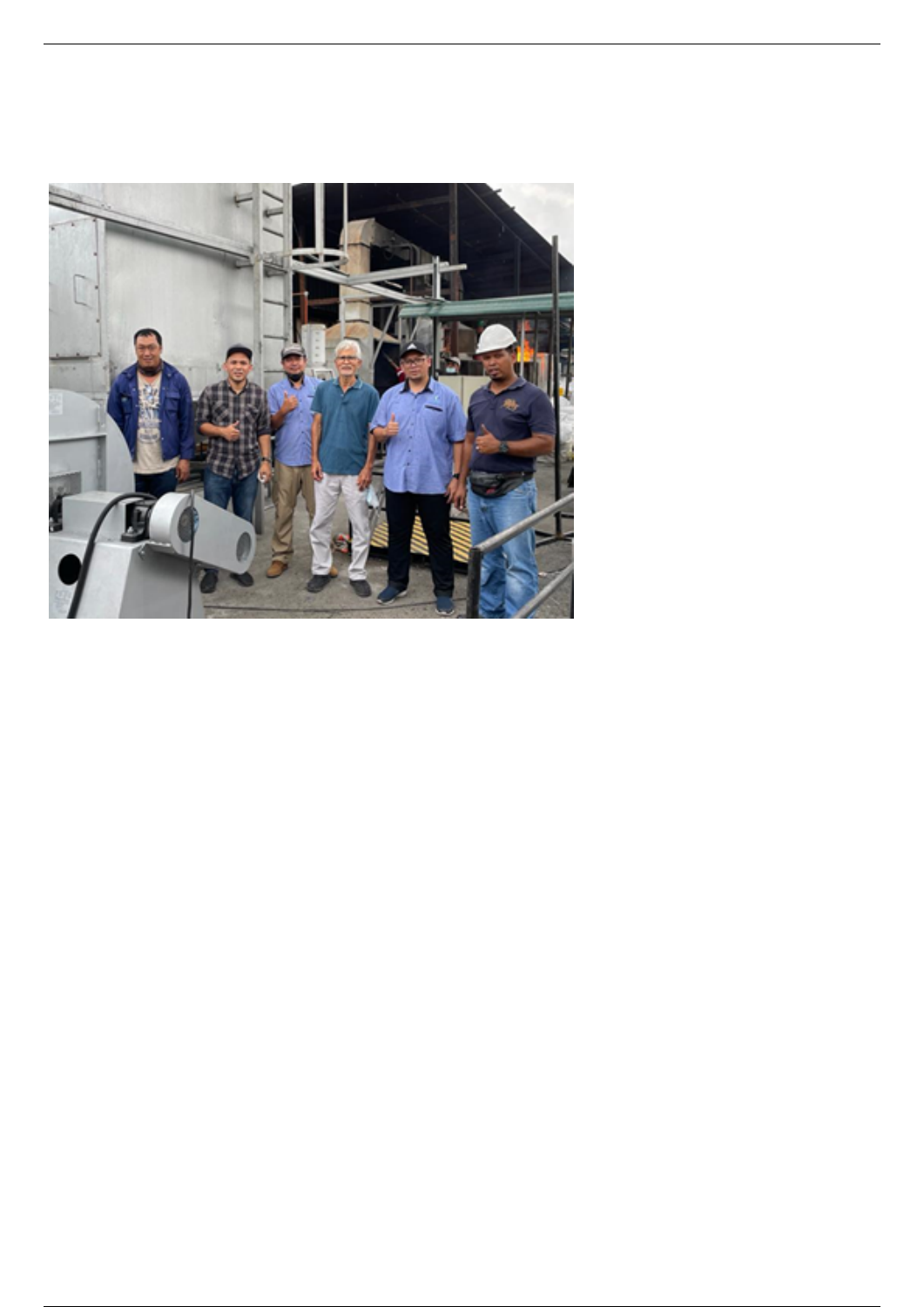

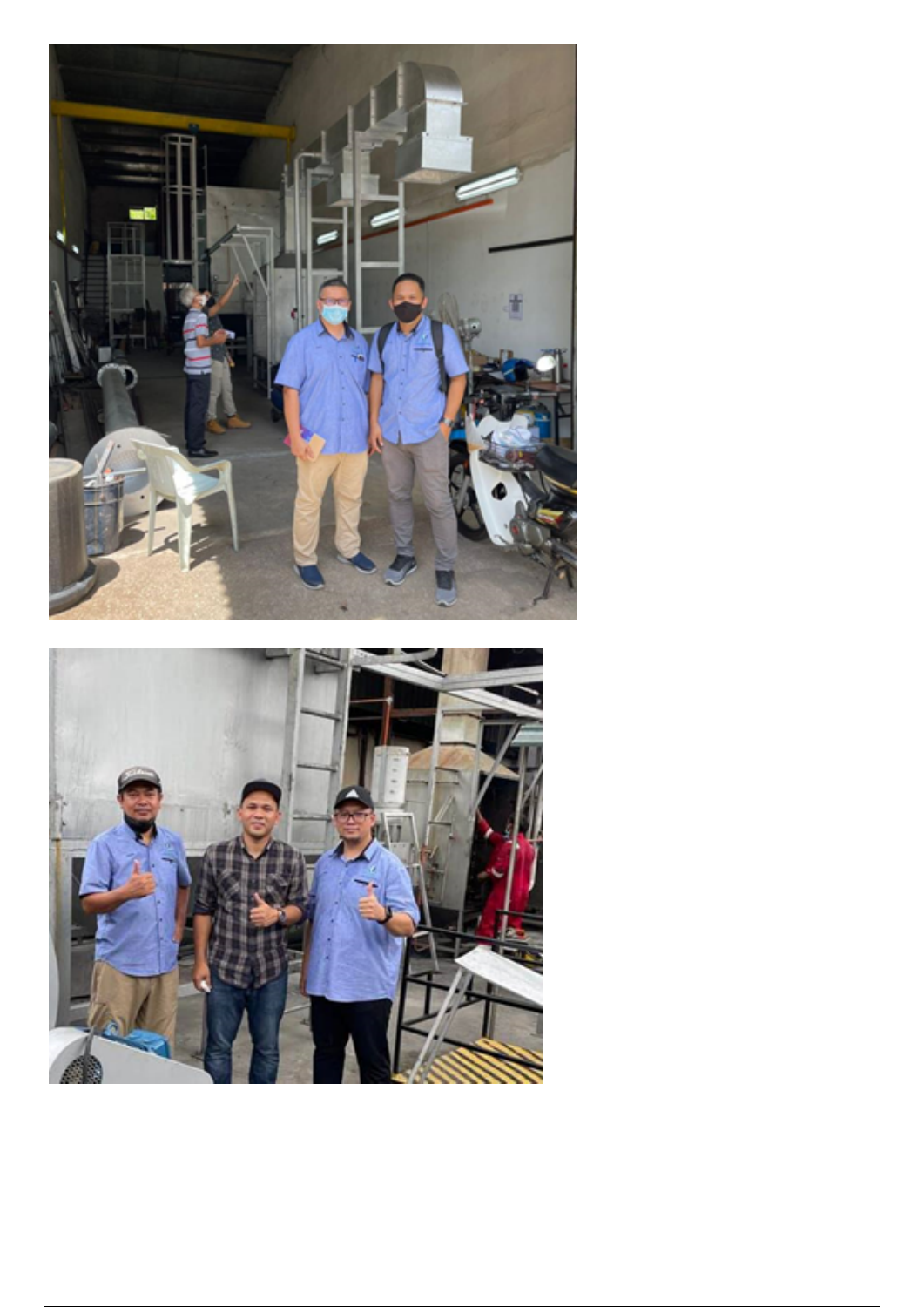## **UMP lecturers assist in design of air pollution control modular system for clinical waste incineration**

22 June 2022

PAYA BESAR, 14 June 2022 - Since the World Health Organization (WHO) announced COVID-19 as a pandemic in March 2020, the outbreak has been spreading rapidly around the world.

As of 25 January 2022, Worldometer reported 356,440,287 cases of COVID-19 worldwide with a total of 5,625,212 deaths.

Along with the increase in cases, the outbreak also affects the increase in clinical waste.

Clinical waste is classified as human or animal tissues, blood or bodily fluids, debris, medicines, pharmaceutical products, soiled swabs or bandages, syringes, needles and sharp objects and any waste material that comes into contact with or mixes with any clinical waste.

According to a lecturer from the Faculty of Chemical & Process Engineering Technology, Universiti Malaysia Pahang (UMP), Associate Professor Ts. Dr.-Ing. Mohamad Rizza Othman, in addition to hospitals, clinics, laboratories, temporary quarantine centres, and research laboratories also contributed to the increase in the amount of clinical waste.

"According to the Ministry of Environment and Water (KASA) report, clinical waste increased drastically by 110 per cent (4,394 metric tons) due to the increased use of disposable gloves, face masks and personal protective equipment (PPE) by medical personnel.

"This clinical waste should be well managed to prevent possible contamination, infection and injury.

"For this purpose, a private consortium was appointed to manage this clinical waste, and there are several methods of treating clinical waste, but incineration is a method that is often used," he said.

He added that incineration is a complete oxidative combustion process at 800-1450 °C.

"At this temperature, all infectious or dangerous pathogens will be killed and waste turned to ash and smoke.

"Among the main concerns of the method are emissions of harmful gases and substances into the air such as carbon dioxide (CO2), carbon monoxide (CO), nitrogen oxides (NOx), sulfur oxides (SOx), particulate matter (PM), hydrochloric acid (HCl), hydrofluoric acid (HF), volatile organic compounds (VOC), dioxin and furan.